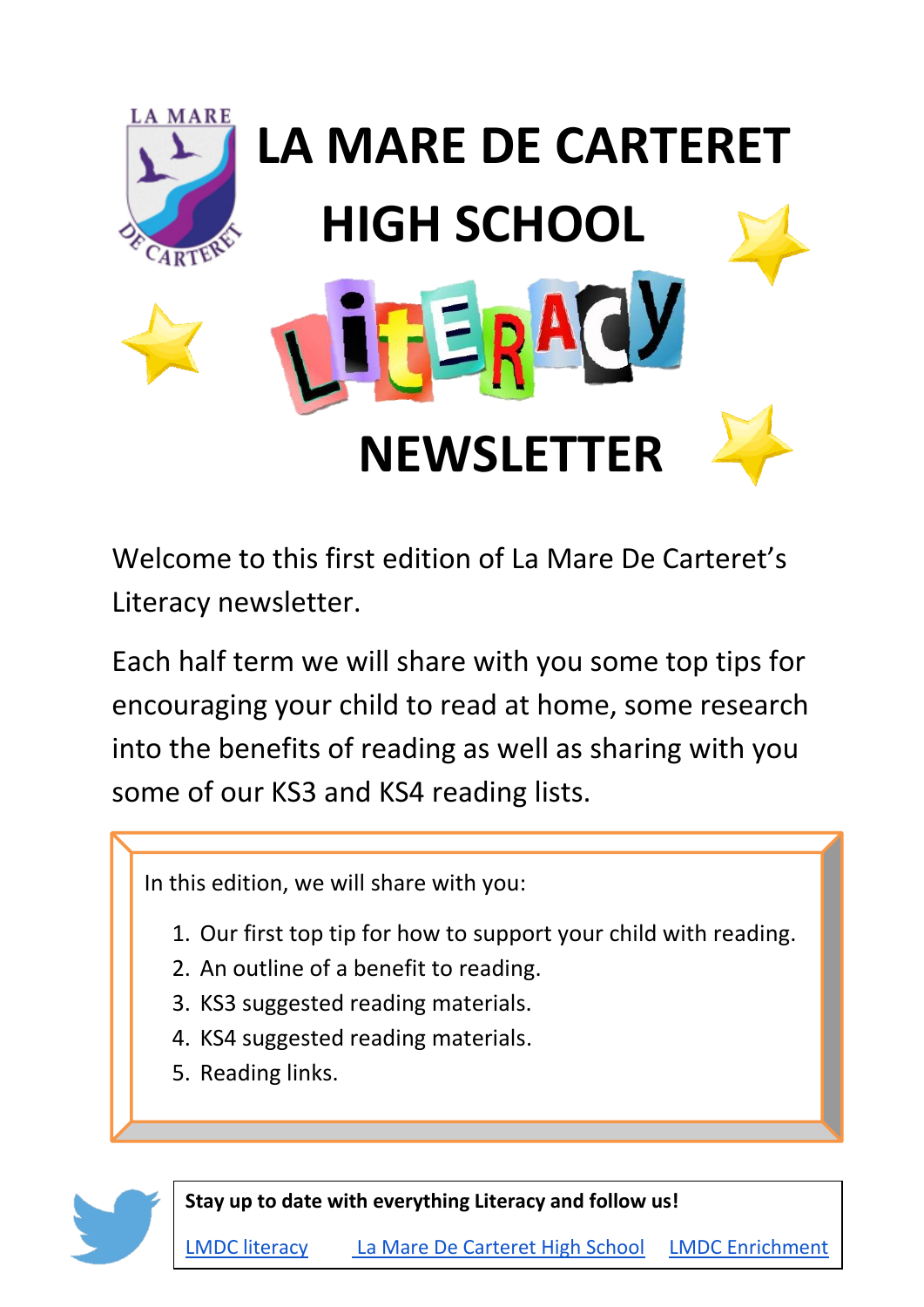# **Our Top Tip:**

**Let your child feel in control of what they are reading.**

An extract from: 'Having a choice and how it relates to Personal responsibility, achievement and effort' (National Literacy Trust, 2018).

It is widely accepted in educational circles that providing students with choice and control over their reading material enhances their involvement with and enjoyment of reading. More generally, choice has been linked to



increased educational outcomes, such as greater levels of intrinsic motivation, greater persistence, better performance, and higher satisfaction (e.g. Ryan and Deci, 2000).

Giving individuals control over aspects of their learning is also believed to lead to independent thinking, greater personal responsibility for the activity and feelings of autonomy (Guthrie and Davis, 2003).

Opportunities for students to select their own reading materials therefore promotes positive feelings about reading and improved achievement (Worthy and colleagues, 1998).

Don't fancy reading or want to give your eyes a rest? Check out Sora!

Sora offers 1000s of ebooks and audiobooks and is free to access for our students using their logins.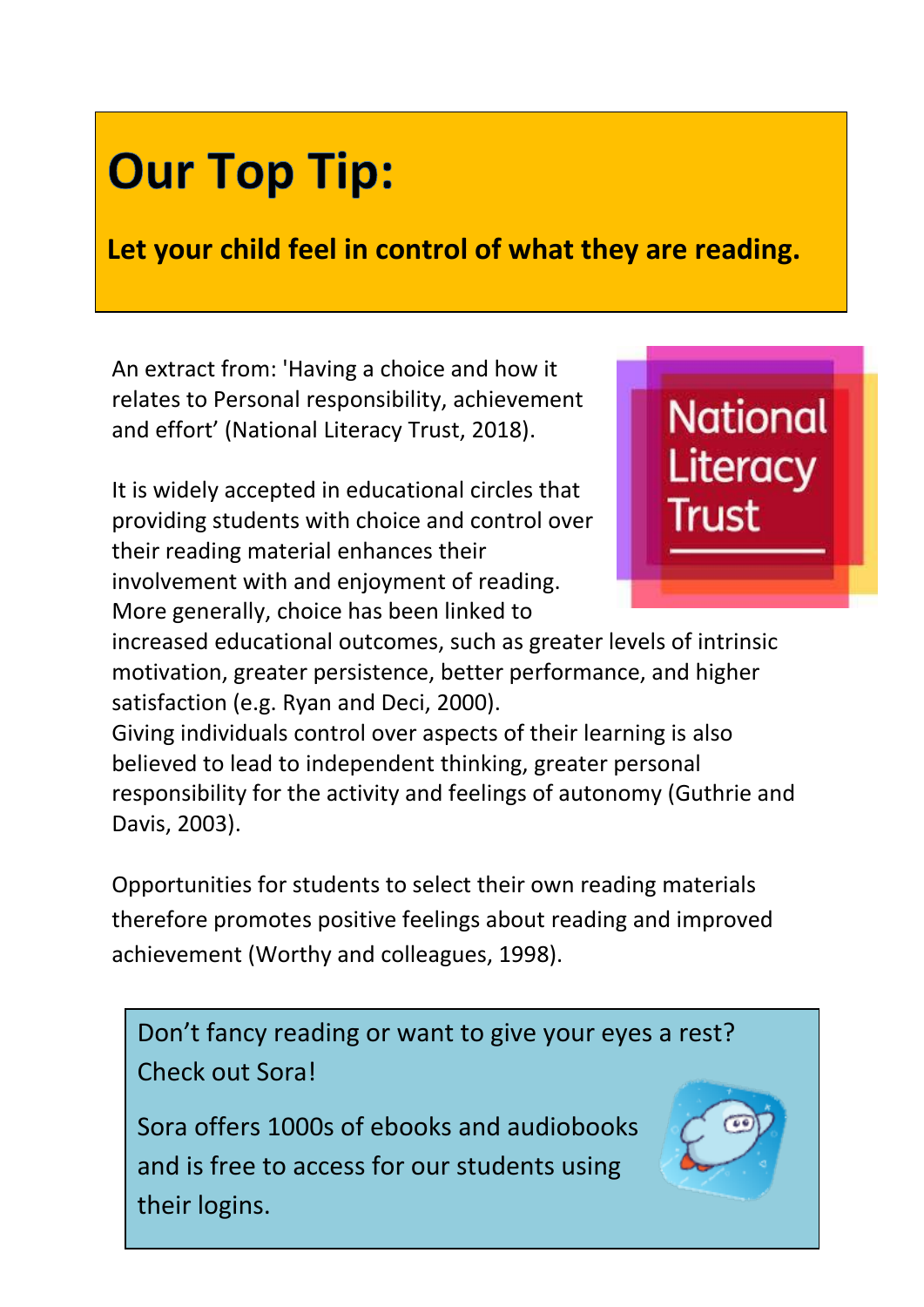## **Benefit of reading:**

**Reading expands your knowledge on the wider world.**

"Reading is one of the primary ways to acquire knowledge. The knowledge you gain is cumulative and grows exponentially. When you have a strong knowledge base, it's easier to learn new things and solve new problems. Reading a wide range of books will help expand your general knowledge. Specific knowledge can be acquired by taking a deep-dive on a subject or topic. Filling your mind with new facts, new information, and new ideas will make you a better conversationalist as you'll always have something interesting to talk about." (JRELibrary, 2021)



Why not try our reading  $\left( B \right)$  of  $\left( C \right)$  challenge to help expand knowledge.

A non-fiction book based on a war. A murder mystery book. A dystopian novel. A newspaper (tabloid or broadsheet). An adventure based book. A book set in a different country. A graphic novel. A horror book. A tourist information leaflet.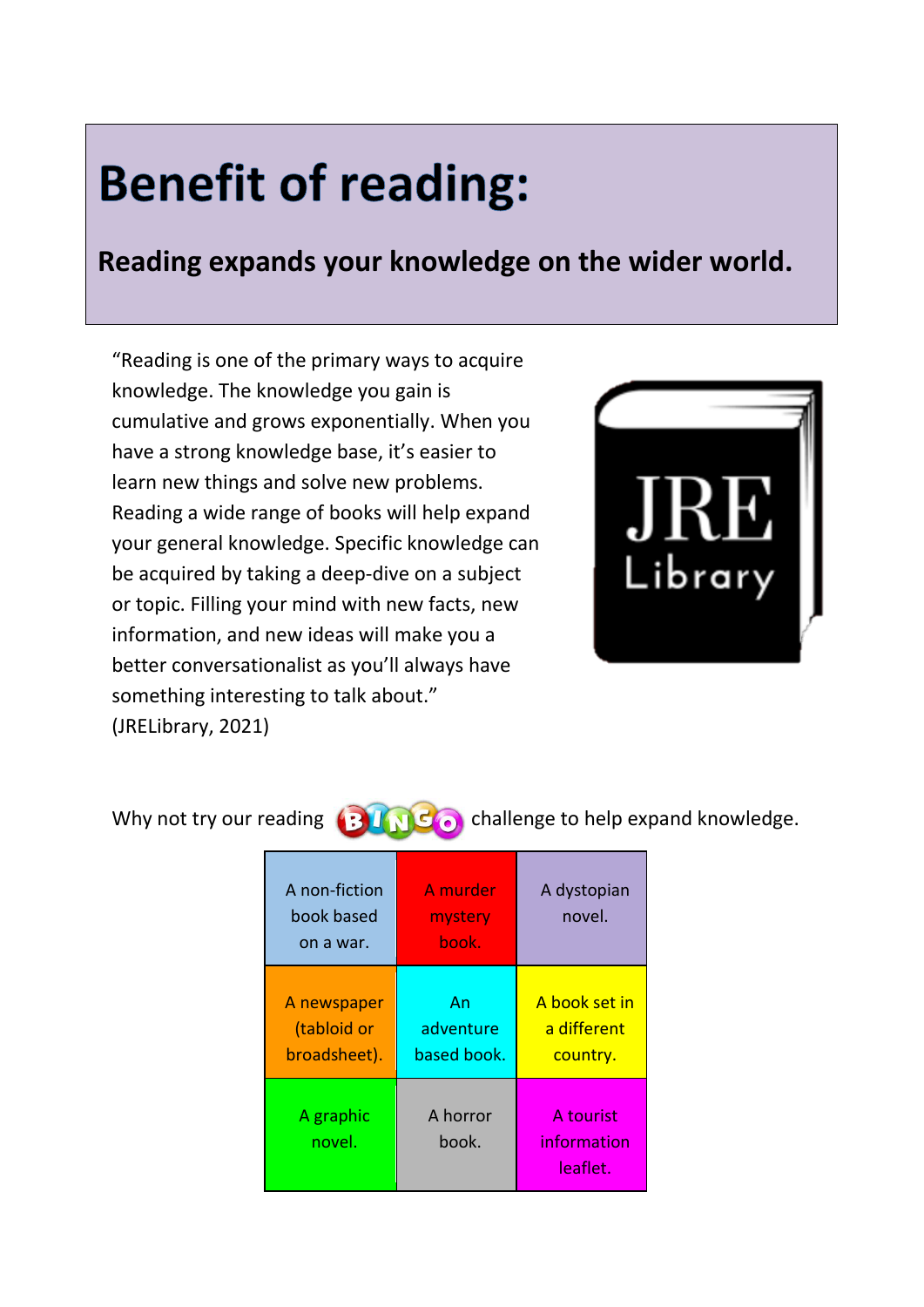## **KS3 reading list suggestions**



On a volcanic island, in the middle of shark-infested waters, stands The Cruel School. The lessons are appalling, the school dinners are revolting and the teachers are terrifying – especially the mysterious Science teacher Doctor Doktur.

With far-right Albion on the brink of war with Europe, ten-year-old Alan and his little brother Sam are sent away to safety. Dad tells Alan he has to be brave, like the superheroes he loves, but Alan isn't too sure. He wants to be wherever Dad is – and anyway, can he really be sure who's a hero and who's a villain?





The last thing Jack expected when he **bungee-jumped** at the fairground was to go plummeting right through the ground into the **weird, wonderful Rooms...** There he must face a **series of puzzles and traps** alongside a mysterious girl called Cally, in order for them to **find their way home.**

Marcus Rashford MBE is famous worldwide for his skills both on and off the pitch – but before he was a Manchester United and England footballer, and long before he started his inspiring campaign to end child food poverty, he was just an average kid from Wythenshawe, South Manchester. Now the nation's favourite footballer wants to show YOU how to achieve your dreams, in this positive and inspiring guide for life.

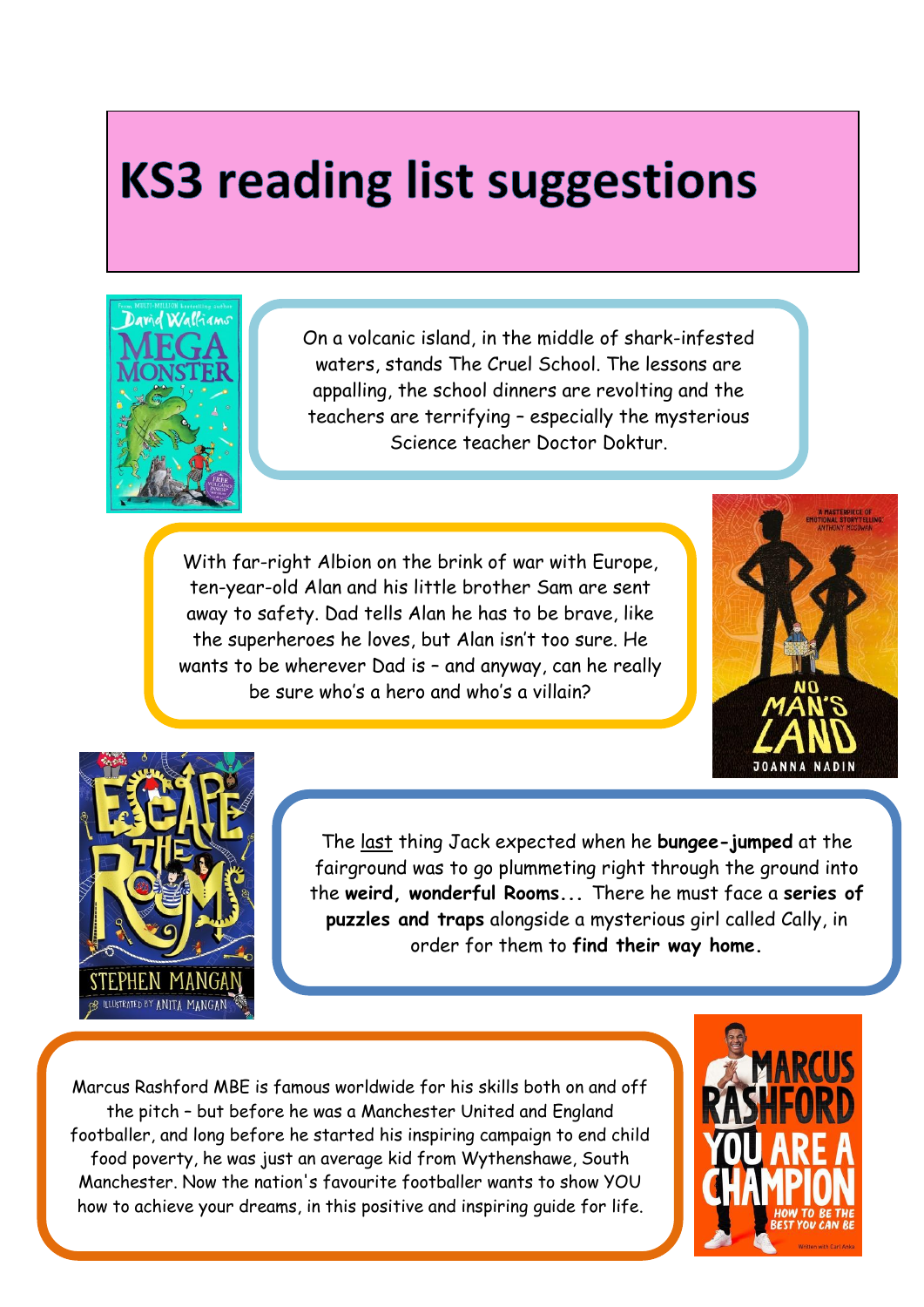### **KS4 reading list suggestions**



He is Dexter Mayhew, tall, dark, and (she can't deny it) handsome. She is Emma Morley, bottled red hair, willfully badly dressed, all principles and no action. Could this be the dawn of the rest of their lives? Or are Dex and Em living proof that - despite an unlikely beginning - men and women really can be just good friends?

"Suffering has been stronger than all other teaching"

Pip, a blacksmith's apprentice in a country village, suddenly came into a large fortune (his great expectations) from a mysterious benefactor and moved to London where he entered high society. He thought he knew where the money had come from but he turned out to be sadly mistaken. The story also followed Pip's dealings with Estella, a young woman he adored but who cannot return his love.





127 Hours is the **true story of mountain climber Aron Ralston's remarkable adventure to save himself after a fallen boulder crashes on his arm and traps him in an isolated canyon in Utah**. ... Throughout his journey, Ralston recalls friends, lovers, family, and the two hikers he met before his accident.

"Largely set in a futuristic World State, inhabited by genetically modified citizens and an intelligence-based social hierarchy, the novel anticipates huge scientific advancements in reproductive technology, sleep-learning, psychological manipulation and classical conditioning that are combined to make a dystopian society which is challenged by only a single individual: the story's protagonist.